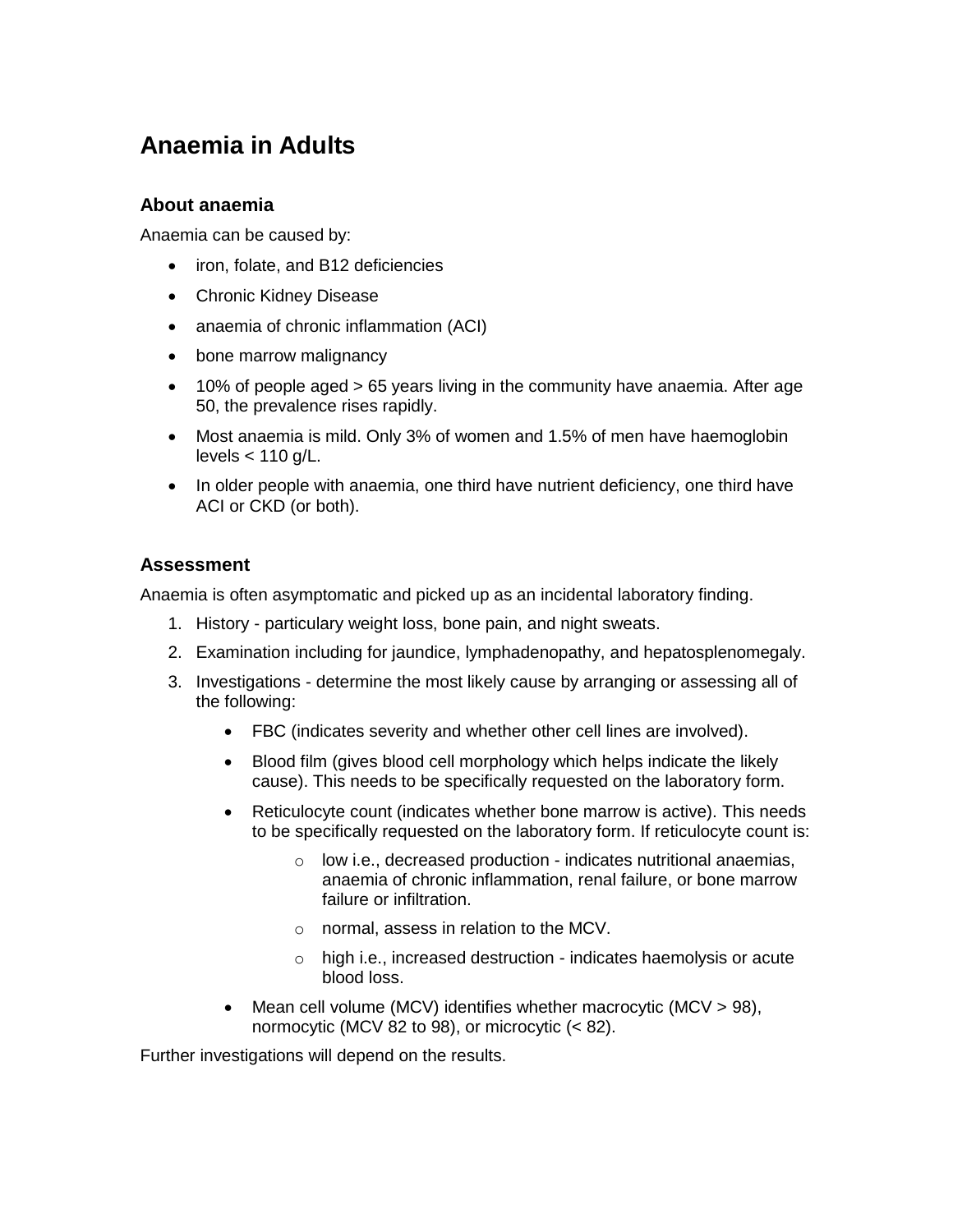| <b>Result</b>                   | <b>Action</b>                                                                                                                                                                                         |
|---------------------------------|-------------------------------------------------------------------------------------------------------------------------------------------------------------------------------------------------------|
| Increased<br>reticulocytes      | Look for haemolysis or acute blood loss.                                                                                                                                                              |
|                                 | Haemolysis:                                                                                                                                                                                           |
|                                 | Determine whether it is congenital or acquired:                                                                                                                                                       |
|                                 | Ask about family history e.g., hereditary spherocytosis,<br>$\bullet$<br>thalassaemias, sickle cell anaemia.                                                                                          |
|                                 | Ask about medications.                                                                                                                                                                                |
|                                 | May be auto-immune.                                                                                                                                                                                   |
| Macrocytic anaemia              | Consider alcohol excess, B12 deficiency or folate deficiency, hypothyroidism,<br>primary bone marrow failure or bone marrow malignancy including multiple<br>myeloma and secondary cancers.           |
| Microcytic anaemia              | Consider iron deficiency or anaemia of chronic inflammation. If neither of<br>these, consider haemoglobinopathy such as thalassemia, and request<br>haemoglobinopathy screen.                         |
|                                 | Anaemia of chronic inflammation                                                                                                                                                                       |
|                                 | Previously known as anaemia of chronic disease.<br>$\bullet$                                                                                                                                          |
|                                 | Can be caused by any systemic inflammatory condition e.g.,<br>$\bullet$<br>malignancy, infection, autoimmune conditions.                                                                              |
|                                 | May have normal or elevated ferritin and reduced serum iron.                                                                                                                                          |
|                                 | May have an elevated CRP and other inflammatory markers.                                                                                                                                              |
|                                 | Can present as either microcytic or normocytic anaemia.<br>٠                                                                                                                                          |
| Normocytic anaemia              | Consider recent haemorrhage, renal failure, thyroid or other endocrine<br>abnormality, anaemia of chronic inflammation or bone marrow malignancy<br>including multiple myeloma and secondary cancers. |
| Cause is not obvious   Measure: |                                                                                                                                                                                                       |
|                                 | serum iron, ferritin, B12, folate                                                                                                                                                                     |
|                                 | U&Es and LFTs                                                                                                                                                                                         |
|                                 | <b>TSH</b>                                                                                                                                                                                            |
|                                 | Serum protein electrophoresis plus urine Bence-Jones protein.                                                                                                                                         |

Note: When iron deficiency coexists with inflammatory disease, ferritin may be spuriously normal - it is an acute phase protein. Requesting additional iron studies may assist in these situations.